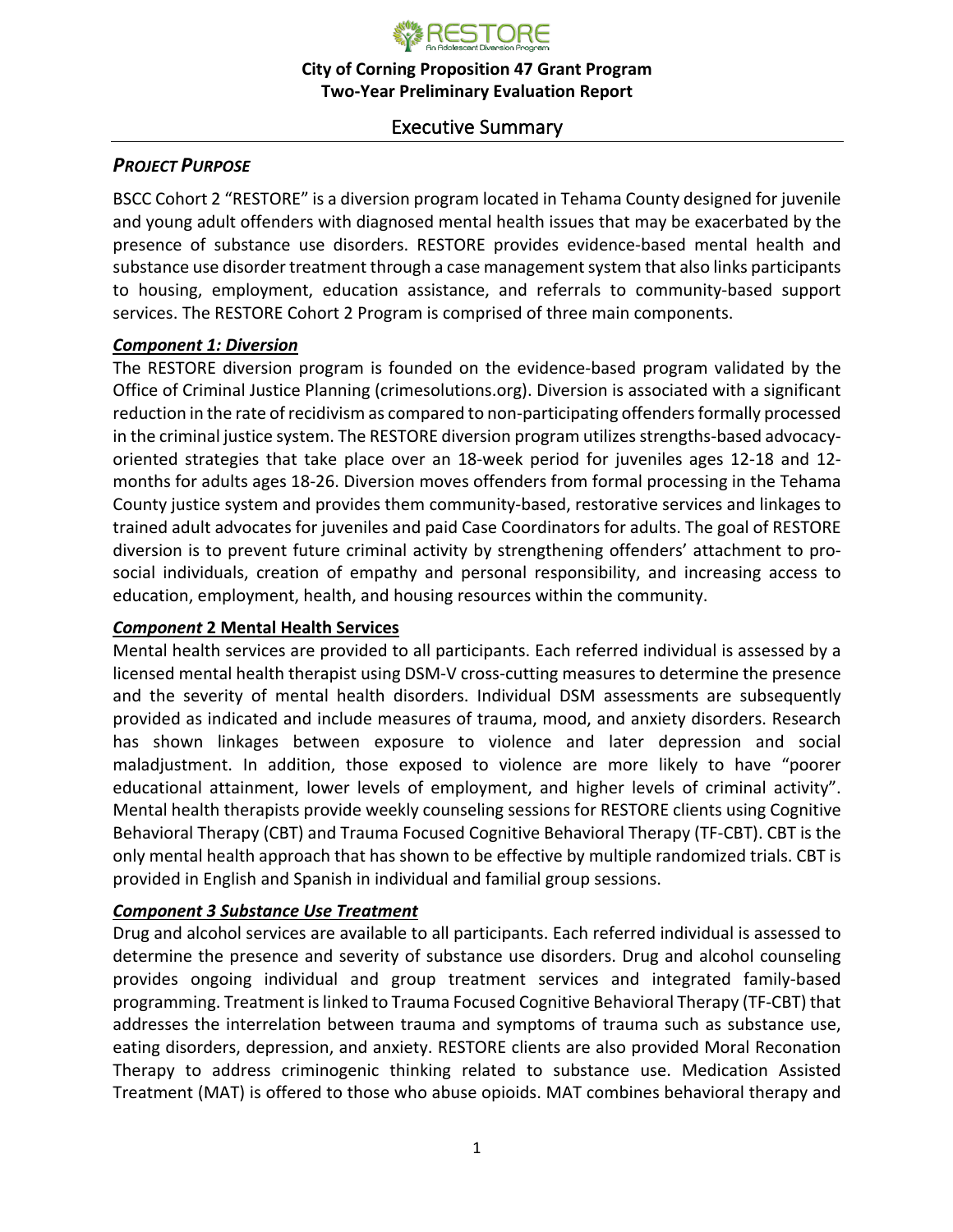

medications to treat substance use disorders. These intensive therapeutic approaches show increased positive outcomes for clients with dual-diagnoses.

## *MAJOR FINDINGS TO DATE*

#### *River Cities Counseling*

RESTORE youth are case managed by River Cities Counseling (RCC) that has collected the following participant status data October 2019 through June 2021:

| <b>River Cities Counseling Participant Status</b>                        | Count |
|--------------------------------------------------------------------------|-------|
| Assessed/engaged/screened/linked to services, but not currently enrolled | 40    |
| Completed program requirements                                           | 10    |
| Enrolled, active participant (including returning participants)          | 15    |
| Exited without completing program requirements (regardless of reason)    | 22    |
| Total                                                                    | 87    |

Through June 2021, RCC Therapists have conducted 1,032 sessions with youth, RCC Advocates have conducted 785 activities with youth and RCC Case Coordinators have had 2,915 contacts related to RESTORE youth. The RCC recidivism rate was 0% for the 10 Cohort 2 graduates and 0 re-offences as of June 30, 2021.

The Tehama County Health Services Agency (TCHSA) provides substance use treatment to many RCC RESTORE youth and from October 2019 through June 30, 2021 has logged 171 group sessions and 93 individual meetings with RESTORE youth.

The highest number of RCC support services through Jun 30, 2021 have been for transportation (295), social services (173) and food (131).

#### *Empower Tehama*

RESTORE adults are case managed by Empower Tehama (ET) in a program named Project Restore for Young Adults (PRYA) that has collected the following participant status data October 2019 through June 2021:

| <b>Empower Tehama Participant Status</b>                                 | Count |
|--------------------------------------------------------------------------|-------|
| Assessed/engaged/screened/linked to services, but not currently enrolled | 10    |
| Completed program requirements                                           | 4     |
| Enrolled, active participant (including returning participants)          | 33    |
| Exited without completing program requirements (regardless of reason)    | q     |
| Total                                                                    | 56    |

Through June 2021, PRYA Case Coordinators have logged 106 Mental Health Batterer Intervention Program sessions, 80 Individual Counseling/Advocacy with Psychiatric Services, 435 Case Management activities, and provided 46 Basic Necessities/Life Skills services.

The PRYA recidivism rate is 0% for its 4 Cohort 2 graduates as of June 30, 2021.

The highest number of PYRA support services through Jun 30, 2021 have been for housing (166) and transportation (112).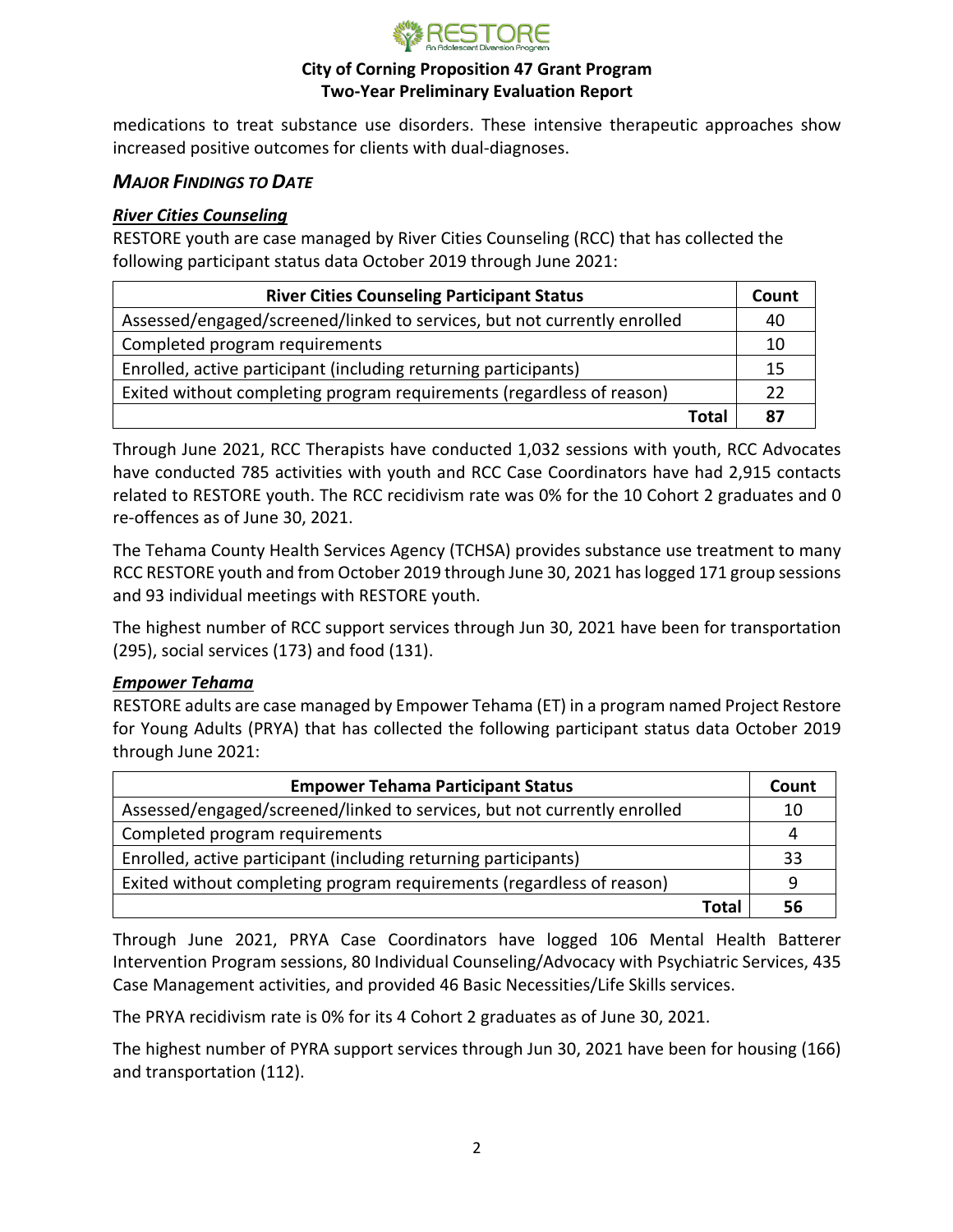

## *PROJECT ACCOMPLISHMENTS*

RESTORE has established and maintained effective relationships with law enforcement agencies for youth referrals, in particular with the Tehama County Probation Department that works in close relationship with RESTORE in the referral process.

An efficient process for RCC Advocate fingerprinting and training was established in Cohort 1 with the assistance of local law enforcement agencies for fingerprinting and the RCC Case Coordinators who developed the RCC Advocate training protocol. Both have provided for a smooth transition into Cohort 2.

Other lessons learned from Cohort 1 include the importance of an integrated and efficient data collection system and the need to monitor collection on a regular basis to maintain consistency and reliability.

## *CONCLUSIONS*

RESTORE Cohort 2 has fully implemented both diversion programs and uses a variety of data to monitor progress, success rates, and recidivism. Though fully implemented, there are a few factors that have impeded progress, which are discussed in the section below.

## *FACTORS THAT IMPEDED PROGRESS & HOW THEY WERE ADDRESSED*

#### *Transportation*

Transportation can be a significant barrier in a rural region such as Tehama County. RCC Case Coordinators, Advocates, and Drug and Alcohol Counselors frequently provide transportation for youth to and from activities. During the school year, services including counseling are conducted at the youth's school sites.

ET recently completed renovations on a larger facility that now provides PRYA services centrally located in Red Bluff, which is the County seat and is easily accessible by driving or walking. It is on the Tehama Rural Area eXpress (TRAX) bus route, making it ideal for provision of PRYA services. Currently, TRAX services are being offered at no charge due to one-time COVID-19 funding; however, PRYA will provide participants with bus passes at such as time as TRAX returns to requiring fares.

#### *COVID-19*

COVID-19 restrictions created a transportation challenge as well as in-person constraints on RCC youth attending weekly meetings with probation officers, weekly meeting with Advocates, weekly meetings for therapy and counseling services, and weekly meetings for substance use counseling. RESTORE programs were also negatively impacted by a reduction in the number of referrals to RESTORE because the court system, jail, and probation department experienced significant reductions in operational capacity during COVID-19 restrictions.

RCC RESTORE therapists witnessed a 300% increase in youth suicide assessments in the 2020-21 academic school year from the previous school year as a result of increased levels of stress, depression, and suicidal ideation related to COVID-19 pandemic societal issues. RCC RESTORE Therapists adapted counseling sessions to meet the needs of the youth through a combination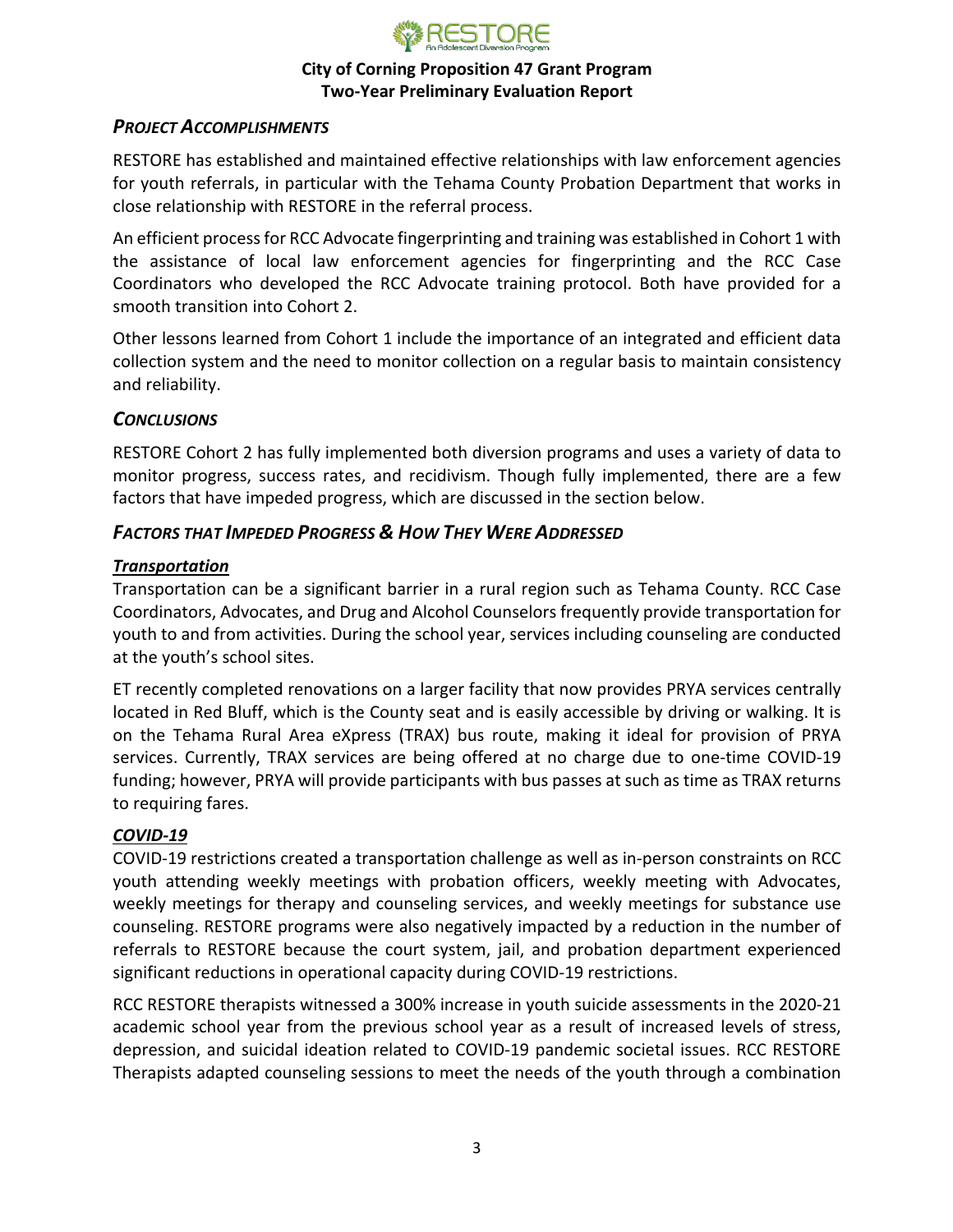

of social distanced in-person sessions, video conferencing platforms such as TeleHealth, and over the phone.

Near the end of the 2020-21 school year, there was a return to RCC in-person therapy and Advocate and Case Coordinator activities for many of the participating youth, which has helped reestablish the more effective approach to individual supports for youth. Virtual therapy or other digital interactions with youth, though individual, tend to be much less effective.

## *Housing*

The PRYA program has encountered challenges assisting program adults in obtaining stable housing due to a lack of available rental units in the area. When units become available, landlords and property managers receive a number of applications and PRYA applicants often have screening barriers such as criminal records and derogatory or insufficient credit histories that tend to not score well in the application process. For young adults just starting out on their own, the process can be discouraging, and ongoing housing insecurity can hinder continued progress towards other case management goals.

PRYA staff draw upon the experiences of Empower Tehama's other programs with housing staff who have developed strategies for assisting participants in increasing their chances at becoming approved for rental units. The strategies include working with participants to develop clear responses to hard questions that may come up regarding past legal challenges, developing plans for addressing negative items on credit reports, and ensuring that participants submit applications to get on waiting lists.

# Project Background

## *INFORMATION ESSENTIAL TO UNDERSTANDING THE PROJECT*

The Tehama County RESTORE Cohort 2 Program expanded an existing Cohort 1 Adolescent Diversion Program (ADP), that was serving only juvenile offenders, to provide similar services to transitional adult offenders in the County.

RESTORE utilizes Michigan State's 18-week Adolescent Diversion Program for juvenile offenders and Empower Tehama's 52-week Adult Diversion Program. Both strategies employ Cognitive Behavioral Therapy along with evidence-based drug treatment services combined with coordinated case management services that focus on education, family dynamics, housing, and employment. Juvenile offenders and transitional adult offenders are assessed for program suitability and to establish case plans the activities of which are measured to help determine their impact on decreasing recidivism.

## *GOALS AND OBJECTIVES*

A description of the goals and objectives identified in the Proposition 47 Project RESTORE proposal Work Plan are provided below.

Goal 1: The recidivism rate among offenders participating in RESTORE Cohort 2 will decrease.

• Objective 1: By June 2020, and each year thereafter, 90% of RESTORE Cohort 2 clients will not commit a criminal offense as measured by police arrest and/or County probation records.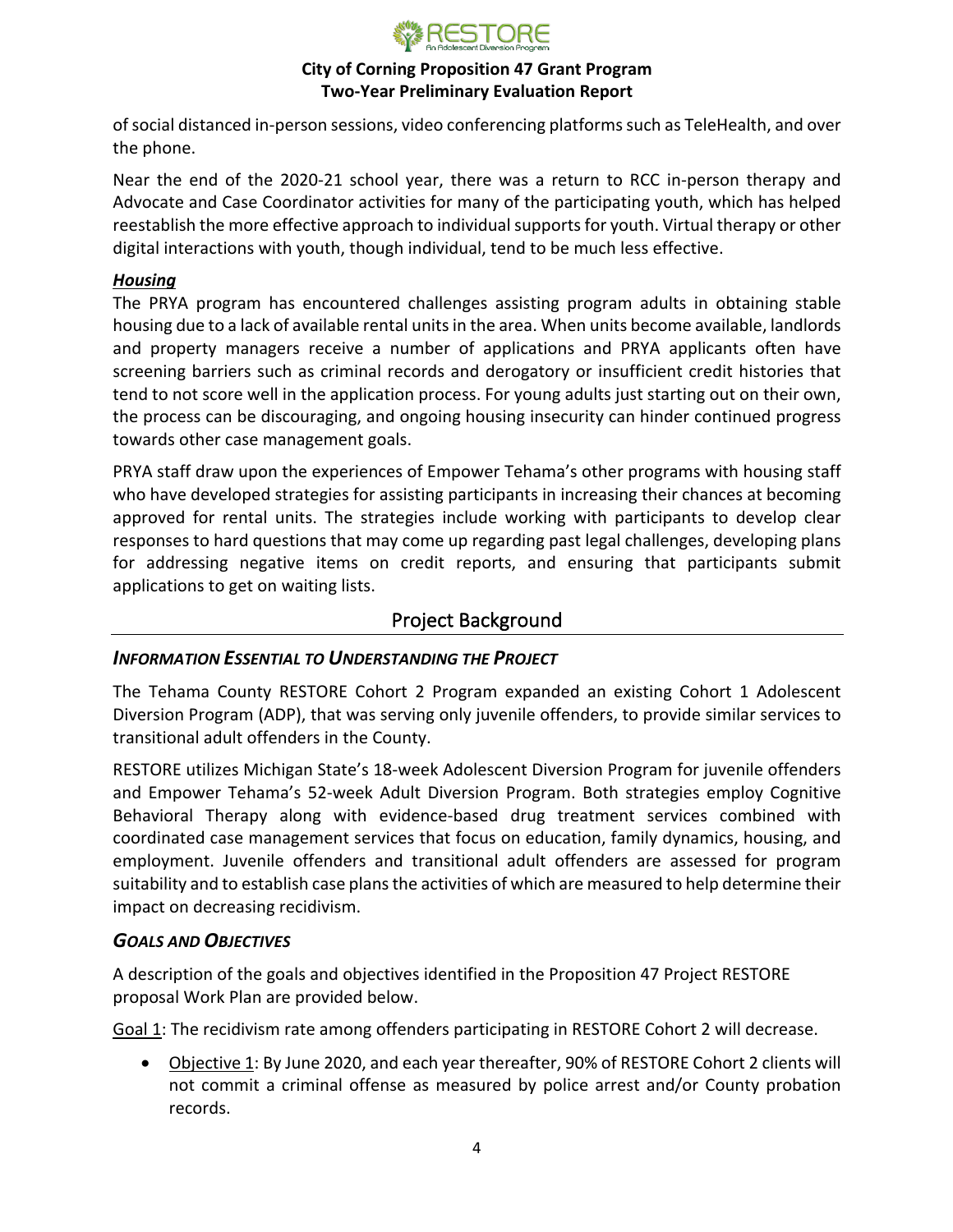

Goal 2: RESTORE Cohort 2 clients with diagnosable mental disorders will have higher levels of functioning and fewer anti-social behaviors.

• Objective 2: By June 2020, and each year thereafter, 90% of RESTORE Cohort 2 clients completing the program will self-report higher levels of functioning and pro-social behaviors including securing stable housing, employment, or engagement in an education or job training program as measured by the Tehama County Probation Assessment and Intervention System.

Goal 3: RESTORE Cohort 2 clients with diagnosable substance use disorder will no longer use illegal drugs and alcohol.

• Objective 3: By June 2020, and each year thereafter, 90% of RESTORE Cohort 2 clients completing the program will not test positive for illegal substances or alcohol.

# Evaluation Methods & Design

## *PROCESS EVALUATION*

The RESTORE Cohort 2 data collection plan includes data collection agreements with service providers for ongoing collection and evaluation of baseline, process, and outcome data for each client.

RESTORE activities are carried out by determining initial participant eligibility through a referral process. The RESTORE Cohort 2 program intake process includes processing referrals from local partner agencies as well as screening for mental health and substance use disorder issues. Program Case Coordinators and Case Managers enter baseline information, including Bureau of State and Community Corrections (BSCC) demographic data, into a RESTORE Data System. Crime and probation information are provided to the local evaluator, the Center for Evaluation and Research, LLC (CER), by Tehama County Probation. CER importsthe data into the RESTORE Cohort 2 Data System. Service delivery data from providers is collected weekly by Case Coordinators and Case Managers, which they enter into the RESTORE Data System.

The RESTORE Cohort 2 Data System is a secure, comprehensive, data collection and reporting system used by RESTORE Cohort 2 Case Coordinators, Case Managers, and CER. The system is designed to provide monitoring of service implementation, to generate local and BSCC progress reports, and to analyze the impacts of the supports and activities conducted by service providers and community-based organizations. The data system provides for real-time comparison of baseline data with process and outcome data over the life of the program.

There are four RESTORE process variables for which data is collected:

- 1) RCC 18-week adolescent diversion program measured by quarterly analysis of participant participation and fidelity to the model,
- 2) PRYA 52-week adult diversion program measured by quarterly analysis of participation and fidelity to the model,
- 3) Mental Health and Substance Use therapy measured quarterly to analyze the frequency of services provided to participants, and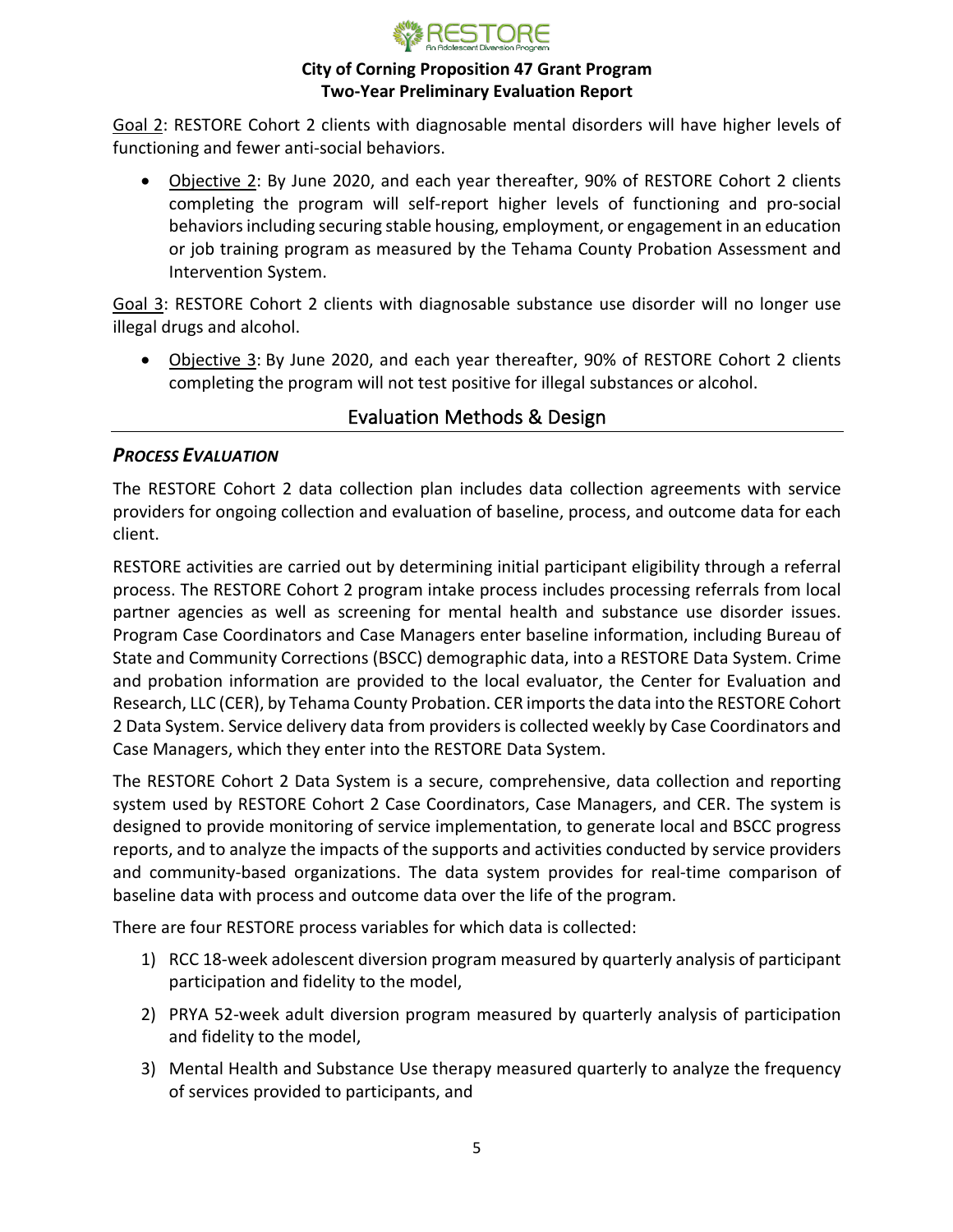

4) Support services measured quarterly to analyze the frequency and type of services provided to participants.

Procedures to help ensure the RCC and PRYA programs are being implemented with fidelity include the collection of evidence to verify that specific activities are accomplished. This is done in part by analyzing case management data for activity dates and activity descriptions. These data are analyzed quarterly at the participant level to help ensure that enrolled participants receive the proper dosage in their respective programs. A RCC Case Coordinator and a PRYA Data & Outcomes Manager oversee data collection for their programs and work collaboratively with the local evaluator to ensure data integrity and timely data collection and entry into the RESTORE Data System.

## *OUTCOME EVALUATION*

The RESTORE Cohort 2 research design for the post-program outcome measure was originally designed to utilize a quasi-experimental model with non-equivalent group design and a reliability-corrected analysis of covariance (ANCOVA) to make adjustments to both RESTORE Cohort 2 participants and regular probation participants for baseline and end-of-project assessment results. There have been multiple factors that now preclude access to data for comparing groups in a quasi-experimental model. New rules for juvenile probationers require the Probation Department to remove offenders from probation requirements and seal their records after six months within the probation system, even if they have not completed their corrective action plans. Another new regulation that came into effect during COVID-19 now requires Probation to issue citations rather than file criminal charges, which keeps many juvenile offenders out of the probation system, and therefore no formal assessments are conducted.

RESTORE eligible participants are those with diagnosed mental health issues and substance use issues who are in the Tehama County criminal justice system. Eligibility for RCC juveniles is determined by an initial screening for suitability and with parental consent. Eligibility for PRYA adults is determined by an initial screening for suitability.

The outcome measures are quantifiable and match Proposition 47's intent to make measurable improvements in juvenile and adult recidivism, mental health issues, and substance use. The specific outcome variables, interventions, and instruments for each program are described in a table within the "Data Collection" section below.

RESTORE Cohort 2 programs and interventions are 1) the Michigan State Adolescent Diversion Program, 2) the PRYA Perspective 52-week Adult Diversion Program, 3) Cognitive Behavioral Therapy, 4) substance use treatment services, and 5) case management services that focus on housing, education, and employment.

Successful program completion is when a participant successfully accomplishes all levels of either the RCC adolescent diversion program or the PRYA adult diversion program.

The strategy for determining whether recidivism may be lower at the end of the project relative to before the project began utilizes an analysis of the process and outcome variable data for participants who successfully complete compared with those who are unsuccessful in relation to their respective rates of recidivism.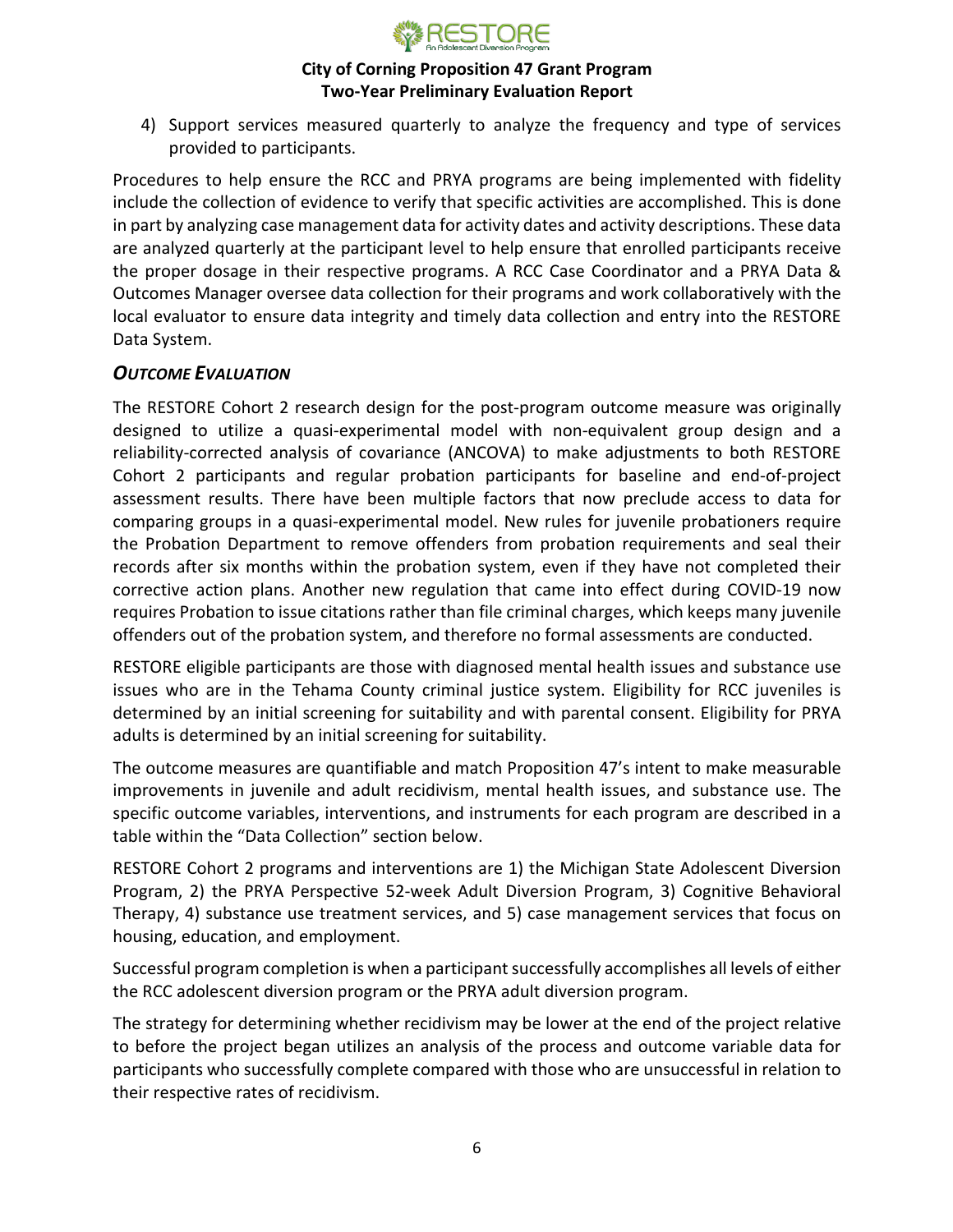

The rationale for concluding that any reduction in recidivism will be due to the RESTORE Cohort 2 project and not some other factor unrelated to the project is that the RESTORE Cohort 2 treatments and interventions are unique to the RESTORE Cohort 2 program. The RESTORE Cohort 2 recidivism rate will be compared to non-participants in Tehama County to help verify the results. RESTORE Cohort 2 defines recidivism as conviction of a new felony or misdemeanor committed within three years of release from custody or committed within three years of placement on supervision for a previous criminal conviction (PC Sec. 6046.2(d)). "Committed" refers to the date of the offense, not the date of conviction.

## *DATA COLLECTION*

Data collection is managed by the local evaluator with collaboration from a RCC Case Coordinator and a PRYA Data & Outcomes Manager. A secure online RESTORE Data System centralizes data management across RCC and PRYA for outcome analysis and reporting. The system allows for real-time reporting used to monitor progress and compliance as well as for determining outcomes.

Data collection at participant intake includes BSCC required demographic information: Participant ID, Participant Status, Age at Intake, Gender, Probation/Parole/PRCS, Prior Arrests, and Prior Convictions. The following information is collected at both intake and program completion: Level of Education, Employment Status, and Housing Status. Support Service information is collected from participant intake through program exit or program completion: Food, Basic Necessities, Legal Services, Education Services, Employment Services, Housing Support, Social Services, Transportation Assistance, and Other Specified Services.

Some RCC data is recorded weekly in the RESTORE Data System and some RCC data is collected by the RCC Program Director and reported monthly to the local evaluator who imports it into the RESTORE Data System.

Some PRYA data is recorded weekly in the RESTORE Data System and some PRYA data is collected weekly in Empower Tehama's own case management system from which the PRYA Data & Outcomes Manager conducts quarterly exports that are sent to the local evaluator for reporting purposes.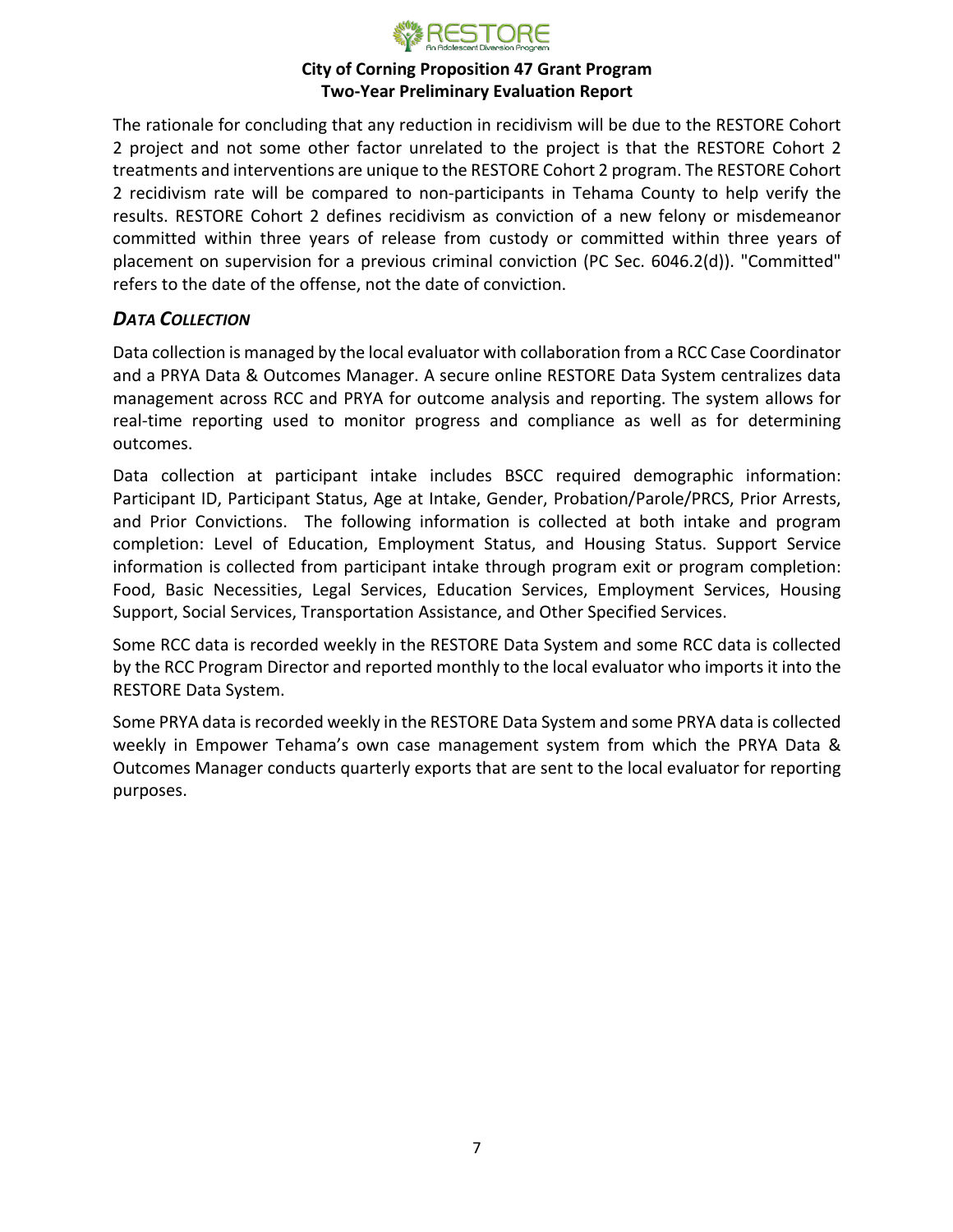

The table below displays process evaluation data being collected, their data source(s), and the collection frequency.

#### *Process Evaluation Data Collection*

| Data                                      | <b>Source</b>                              | <b>Frequency</b> |
|-------------------------------------------|--------------------------------------------|------------------|
| <b>RCC Advocate Activities</b>            | <b>RCC Advocate Data Entry</b>             | Weekly           |
| <b>RCC Case Coordinator Contacts</b>      | RCC Case Coordinator Data Entry            | Weekly           |
| <b>RCC Mental Health Therapy Sessions</b> | <b>RCC Program Director Reports</b>        | Monthly          |
| <b>RCC Support Services</b>               | RCC Advocate & Case Coordinator Data Entry | Weekly           |
| PRYA Mental Health Interventions          | PRYA Case managers                         | Weekly           |
| PRYA Mental Health Counseling             | PRYA Case managers                         | Weekly           |
| PRYA Case Management                      | PRYA Case managers                         | Weekly           |
| <b>PRYA Support Services</b>              | <b>PRYA Case managers</b>                  | Weekly           |

The specific outcome variables, interventions, and instruments for each program are described below.

#### *Outcome Evaluation Data Collection*

| Program               | <b>Outcome Variable</b> | Intervention                                                   | <b>Instrument</b>              |
|-----------------------|-------------------------|----------------------------------------------------------------|--------------------------------|
| <b>RCC &amp; PRYA</b> | Recidivism              | Diversion Program Completion                                   | <b>Probation Records</b>       |
| <b>RCC &amp; PRYA</b> | <b>Mental Health</b>    | <b>Trauma-Focused Cognitive</b><br>Behavioral Therapy (TF-CBT) | <b>Case Management Records</b> |
| <b>RCC</b>            | <b>Mental Health</b>    | Mental Health Therapy                                          | Teen Assessment of             |
|                       |                         |                                                                | Functioning Inventory (TAFI)   |
| <b>RCC</b>            | <b>Mental Health</b>    | 18-week Diversion Program                                      | Youth Level of Service/Case    |
|                       |                         |                                                                | Management Inventory           |
|                       |                         |                                                                | (YLS/CMI)                      |
| <b>RCC &amp; PRYA</b> | Substance Use           | <b>Substance Use Therapy</b>                                   | <b>Case Management Records</b> |
| <b>RCC</b>            | Substance Use           | <b>Substance Use Therapy</b>                                   | Youth Level of Service/Case    |
|                       |                         |                                                                | Management Inventory           |
|                       |                         |                                                                | (YLS/CMI)                      |

RESTORE data collection has been seamless largely because of lessons learned during Cohort 1. In particular, the RCC Program Director and Case Managers worked collaboratively with the local evaluator in Cohort 1 to design and implement the online RESTORE Data System. The Cohort 1 data collection protocol was developed with consideration of the Case Manager's work flow processes as well as the needs of the local evaluator for progress monitoring and for BSCC reporting requirements. Several data collection adjustments were made during the first year of Cohort 1 implementation.

When Cohort 2 was approved by BSCC, Empower Tehama staff provided input on updates necessary for the RESTORE Data System to align with BSCC Cohort 2 reporting requirements. The collaborative relationship between program staff and the local evaluator continues to the primary reason that data collection is timely and accurate.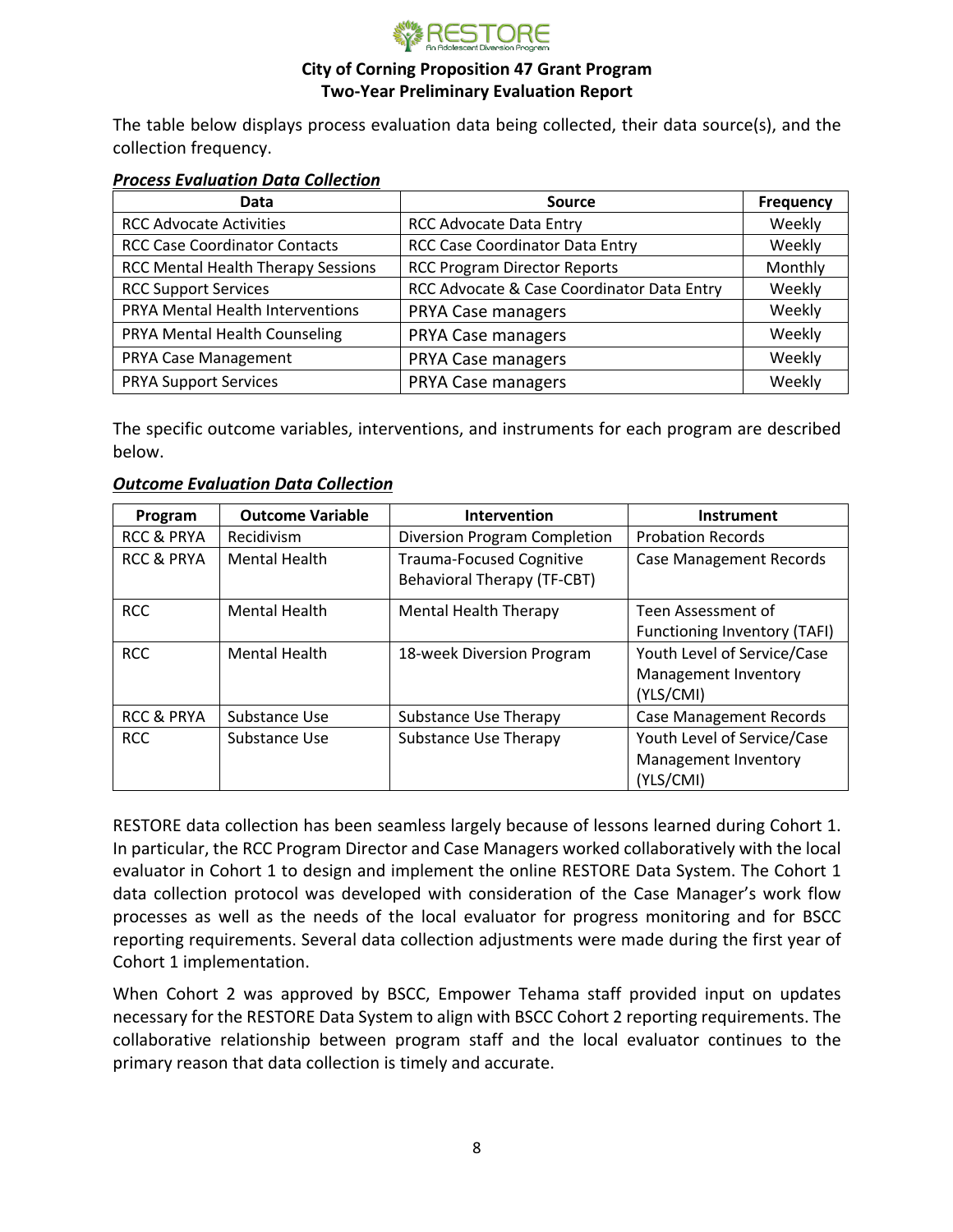

# Evaluation Results and Discussion

## *PRELIMINARY DATA*

Some of the RESTORE preliminary data is summarized in the "Major Findings to Date" section of this document.

# *RCC*

There have been 10 RCC participants who successfully completed the program through June 30, 2021. More in-depth findings for them are provided below.

An analysis of pre-post Teen Assessment of Functioning Inventory (TAFI) data for the graduates showed that 9 of the 10 were assessed at the beginning of program treatment to have serious symptoms and impairment in social, occupational, or school functioning, and 1 of the 10 had major symptoms and impairment. The end of the program analysis showed that 3 of the 10 had mild impairment and 7 of the 10 had no symptoms.

An analysis of pre-post Youth Level of Service/Case Management Inventory (YLS/CMI) data for the graduates in the area of substance use as an issue at the beginning of program treatment showed that 7 of the 10 scored low, 1 of the 10 scored moderate, and 2 out of 10 scored high. The end-of-program analysis showed that 8 of the 10 scored low, 1 of the 10 scored moderate, and 1 of the 10 scored high. The 1 score of high at the beginning of the program was the same participant that scored high at the end of the program.

## *PRYA*

There have been 4 PRYA participants who successfully completed the program through June 30, 2021. PRYA utilizes the Social Solutions Apricot case management software to store portions of its participant data, which is planned to be exported and provided to the local evaluator in the near future for analysis. The data will include pre-post mental health functioning scores as well as pre-post substance use scores for the 4 PRYA program graduates.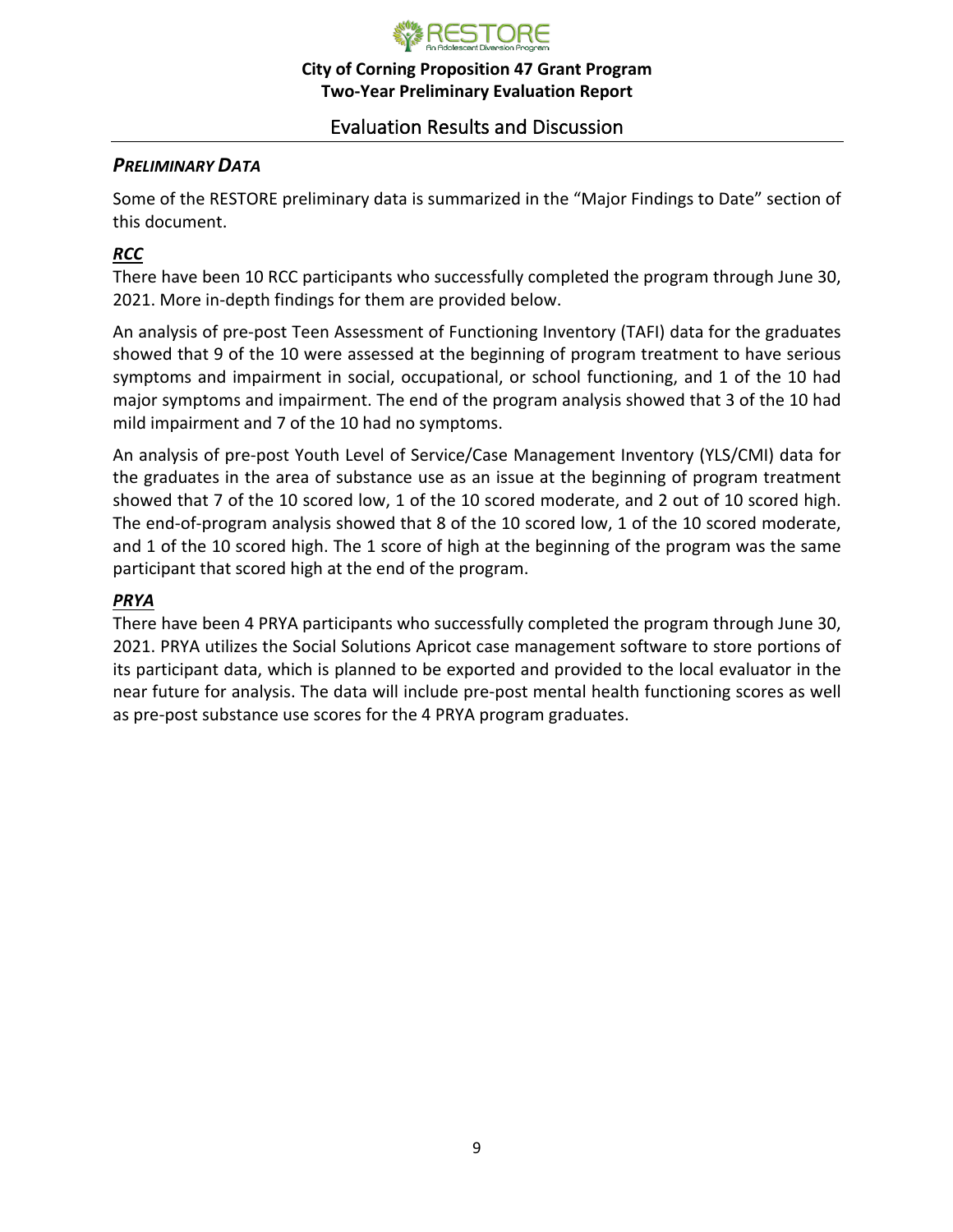

# *PARTICIPANTS*

Participant status counts are provided in the "Major Findings to Date" section of this document. Demographic data of participants as of June 30, 2020 is provided below and reflect information entered into the BSCC Smartsheet form.

| Age by Gender | Count |  |
|---------------|-------|--|
| Female        | 20    |  |
| 13            | 1     |  |
| 14            | 7     |  |
| 15            | 5     |  |
| 16            | 3     |  |
| 17            | 3     |  |
| 18            | 1     |  |
| <b>Male</b>   | 67    |  |
| 11            | 1     |  |
| 12            | 4     |  |
| 13            | 10    |  |
| 14            | 11    |  |
| 15            | 12    |  |
| 16            | 16    |  |
| 17            | 10    |  |
| 18            | 3     |  |
| Total         | 87    |  |

| Count | Race/Ethnicity                                     | Count |
|-------|----------------------------------------------------|-------|
| 20    | Asian - Other                                      |       |
|       | <b>Black or African American</b>                   |       |
|       | Decline to State                                   |       |
|       | Hispanic, Latino, or Spanish                       | 33    |
| 3     | Native Hawaiian/Pacific Islander - Native Hawaiian |       |
| 3     | White                                              | 48    |
|       | Total                                              | 87    |
|       |                                                    |       |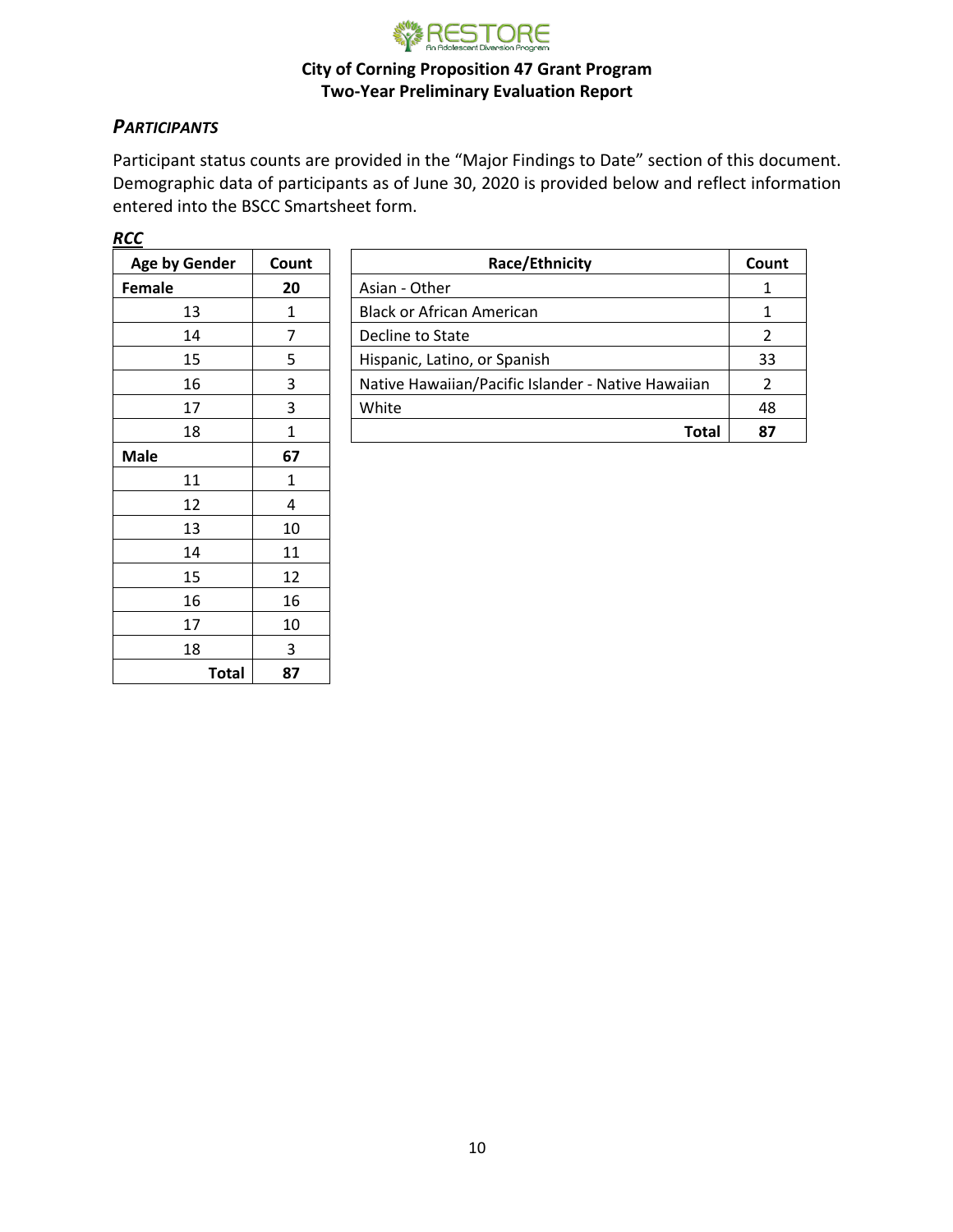

| Age by Gender |              | Count                   |
|---------------|--------------|-------------------------|
| <b>Female</b> |              | 22                      |
| 18            |              | 1                       |
| 19            |              | $\overline{\mathbf{c}}$ |
| 20            |              | 4                       |
| 21            |              | 4                       |
| 22            |              | $\overline{2}$          |
| 23            |              | $\mathbf 1$             |
| 24            |              | 3                       |
| 25            |              | 5                       |
| <b>Male</b>   |              | 34                      |
| 18            |              | $\overline{\mathbf{c}}$ |
| 20            |              | $\overline{\mathbf{c}}$ |
| 21            |              | $\overline{2}$          |
| 22            |              | 5                       |
| 23            |              | $\overline{c}$          |
| 24            |              | 8                       |
| 25            |              | 9                       |
| 26            |              | 4                       |
|               | <b>Total</b> | 56                      |

*PRYA*

| Age by Gender | Count | Race/Ethnicity                | Count |
|---------------|-------|-------------------------------|-------|
| Female        | 22    | American Indian/Alaska Native |       |
| 18            |       | Asian - Filipino              |       |
| 19            |       | Decline to State              |       |
| 20            |       | Hispanic, Latino, or Spanish  | 15    |
| 21            |       | White                         | 32    |
| 22            |       | (not indicated)               | 3     |
| 23            |       | Total                         | 56    |

## *PROGRESS TOWARDS GOALS INCLUDING REDUCING RECIDIVISM*

RESTORE was making positive progress toward meeting all three project goals as of June 30, 2021.

Goal 1: The recidivism rate among offenders participating in RESTORE Cohort 2 will decrease.

• Goal 1 Progress: The March 31, 2021 BSCC Recidivism Report for data through December 31, 2020 showed a RCC and PRYA combined recidivism rate of 9% for enrolled participants. As of June 30, 2021, the recidivism rate for the 10 RCC and 4 PRYA program completers was 0%. Both the combined enrolled program status recidivism rate and the individual program graduate recidivism rates are lower than in 2019 when the rates were 43% for juveniles and 23% for adults in Tehama County at the beginning of the RESTORE program.

Goal 2: RESTORE Cohort 2 clients with diagnosable mental disorders will have higher levels of functioning and fewer anti-social behaviors.

• Goal 2 Progress: As of June 30, 2021, 90% of RCC program completers were measured to have higher levels of functioning and fewer anti-social behaviors. PYRA program completer data for functioning and anti-social behaviors were not accessible at the time of this report, but will be provided to the local evaluator in the near future for analysis.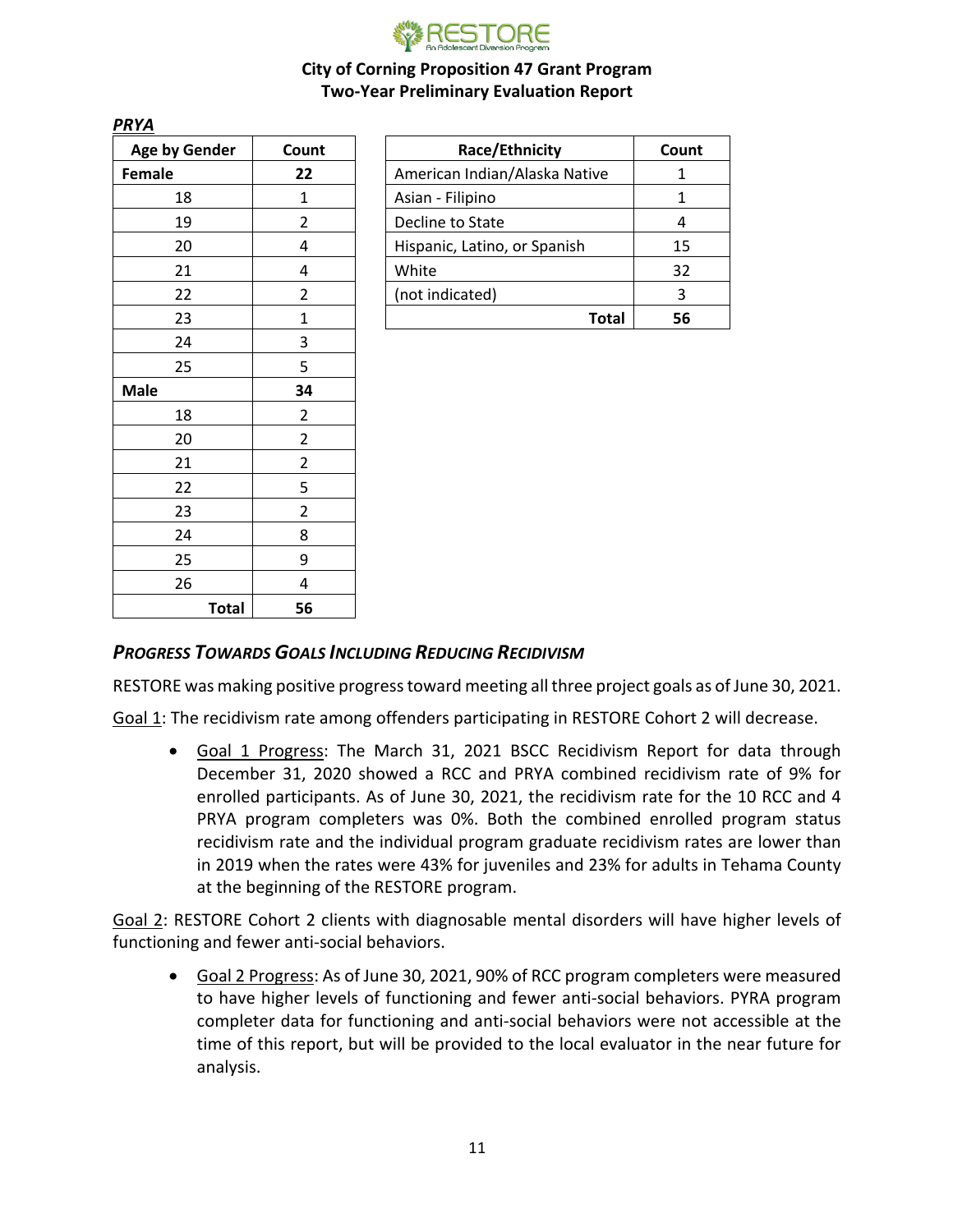

Goal 3: RESTORE Cohort 2 clients with diagnosable substance use disorder will no longer use illegal drugs and alcohol.

• Goal 3 Progress:As of June 30, 2021, 80% of RCC program completers were measured "Low" for drug and alcohol use on the post-YLS-CMI. PYRA program completer data for substance use was not accessible at the time of this report, but will be provided to the local evaluator in the near future for analysis.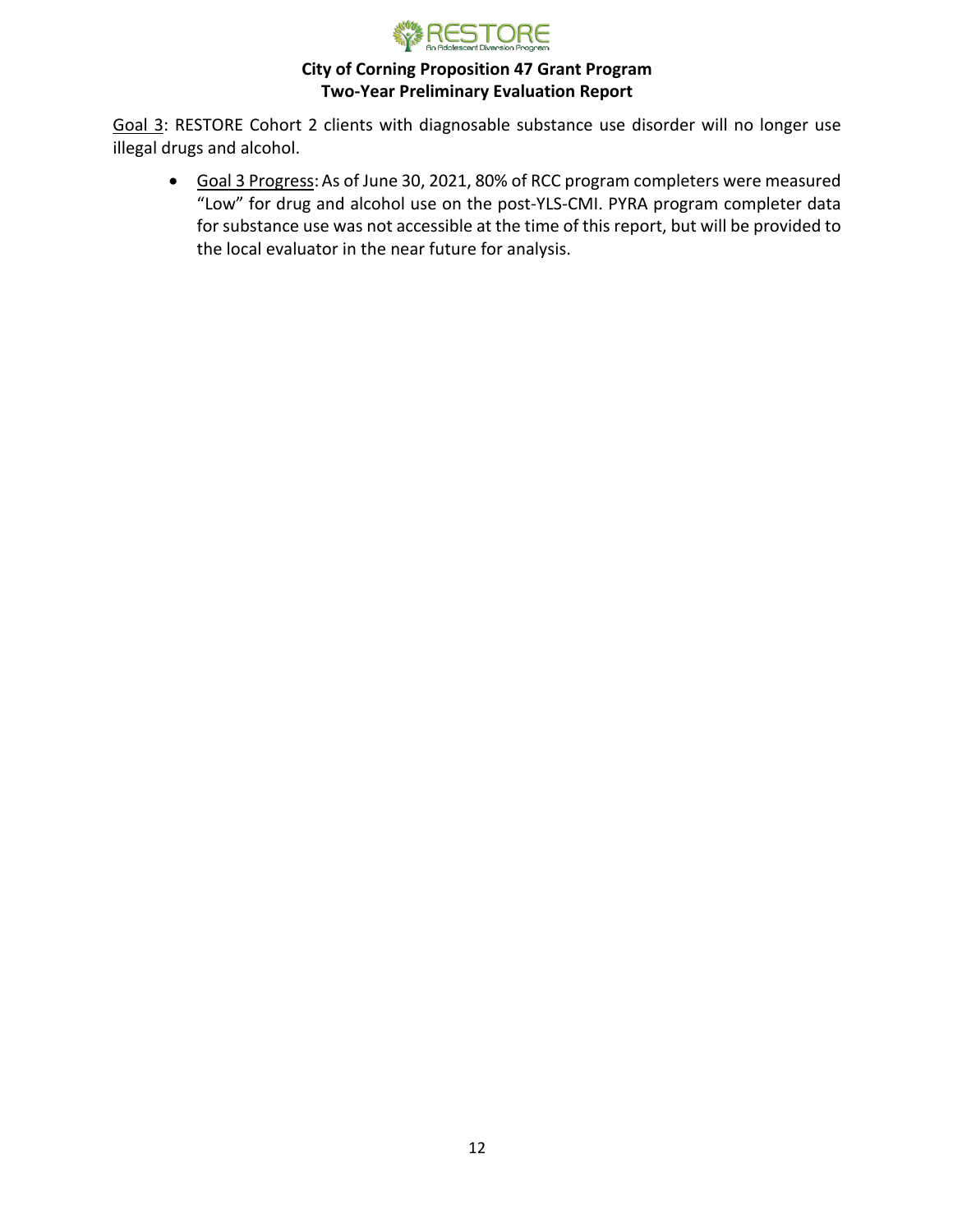

# Table 2: Logic Model

| <b>Inputs</b>                                                                                                   | <b>Activities</b>                                                                                                                                                                                                                                                                             | <b>Outputs</b>                                      | <b>Process Measures</b>                                                                                                                                                                                                                                                                                                                                                                                                                                                                                                                                                                                                                                                                                                                                                                                                       | <b>Outcomes</b>                                                                                                                                                                                                                                                                                                                                                                                                         | Impact                                                                                                                                                                                                                                                                                                                          |
|-----------------------------------------------------------------------------------------------------------------|-----------------------------------------------------------------------------------------------------------------------------------------------------------------------------------------------------------------------------------------------------------------------------------------------|-----------------------------------------------------|-------------------------------------------------------------------------------------------------------------------------------------------------------------------------------------------------------------------------------------------------------------------------------------------------------------------------------------------------------------------------------------------------------------------------------------------------------------------------------------------------------------------------------------------------------------------------------------------------------------------------------------------------------------------------------------------------------------------------------------------------------------------------------------------------------------------------------|-------------------------------------------------------------------------------------------------------------------------------------------------------------------------------------------------------------------------------------------------------------------------------------------------------------------------------------------------------------------------------------------------------------------------|---------------------------------------------------------------------------------------------------------------------------------------------------------------------------------------------------------------------------------------------------------------------------------------------------------------------------------|
| <b>BCSS Proposition 47</b><br><b>Grant Funding</b><br>City of Corning In-kind<br>Funding<br>CBO In-kind Funding | <b>RESTORE Cohort 2</b><br><b>Adolescent Diversion</b><br>Program<br><b>RESTORE Cohort 2</b><br><b>Transitional Adult</b><br>Program<br><b>Mental Health</b><br>Services<br>Substance Use<br>Treatment<br><b>Interagency Case</b><br>Management<br>(Housing, Education,<br>Employment, Legal) | <b>RESTORE Cohort 2</b><br><b>Program Graduates</b> | Objective 1: By June 2020,<br>and each year thereafter,<br>90% of RESTORE Cohort 2<br>clients will not commit a<br>criminal offense as measured<br>by police arrest and/or<br>County probation records.<br>Objective 2: By June 2020,<br>and each year thereafter,<br>90% of RESTORE Cohort 2<br>clients completing the<br>program will self-report<br>higher levels of functioning<br>and pro-social behaviors<br>including securing stable<br>housing, employment, or<br>engagement in an education<br>or job training program as<br>measured by the Tehama<br><b>County Probation</b><br>Assessment and Intervention<br>System.<br>Objective 3: By June 2020,<br>and each year thereafter,<br>90% of RESTORE Cohort 2<br>clients completing the<br>program will not test positive<br>for illegal substances or<br>alcohol. | Goal 1: The recidivism<br>rate among offenders<br>participating in<br><b>RESTORE Cohort 2 will</b><br>decrease.<br>Goal 2: RESTORE<br>Cohort 2 clients with<br>diagnosable mental<br>disorders will have<br>higher levels of<br>functioning and less<br>anti-social behaviors.<br>Goal 3: RESTORE<br>Cohort 2 clients with<br>diagnosable substance<br>use disorder will no<br>longer use illegal drugs<br>and alcohol. | Reduction of illegal<br>substance use<br>Higher levels of<br>juvenile and<br>transitional adult<br>functioning<br>behavior in the<br>community<br>Change the culture<br>of incarceration of<br>juvenile and<br>transitional adult<br>offenders<br>Change and<br>improve the lives of<br><b>RESTORE Cohort 2</b><br>participants |